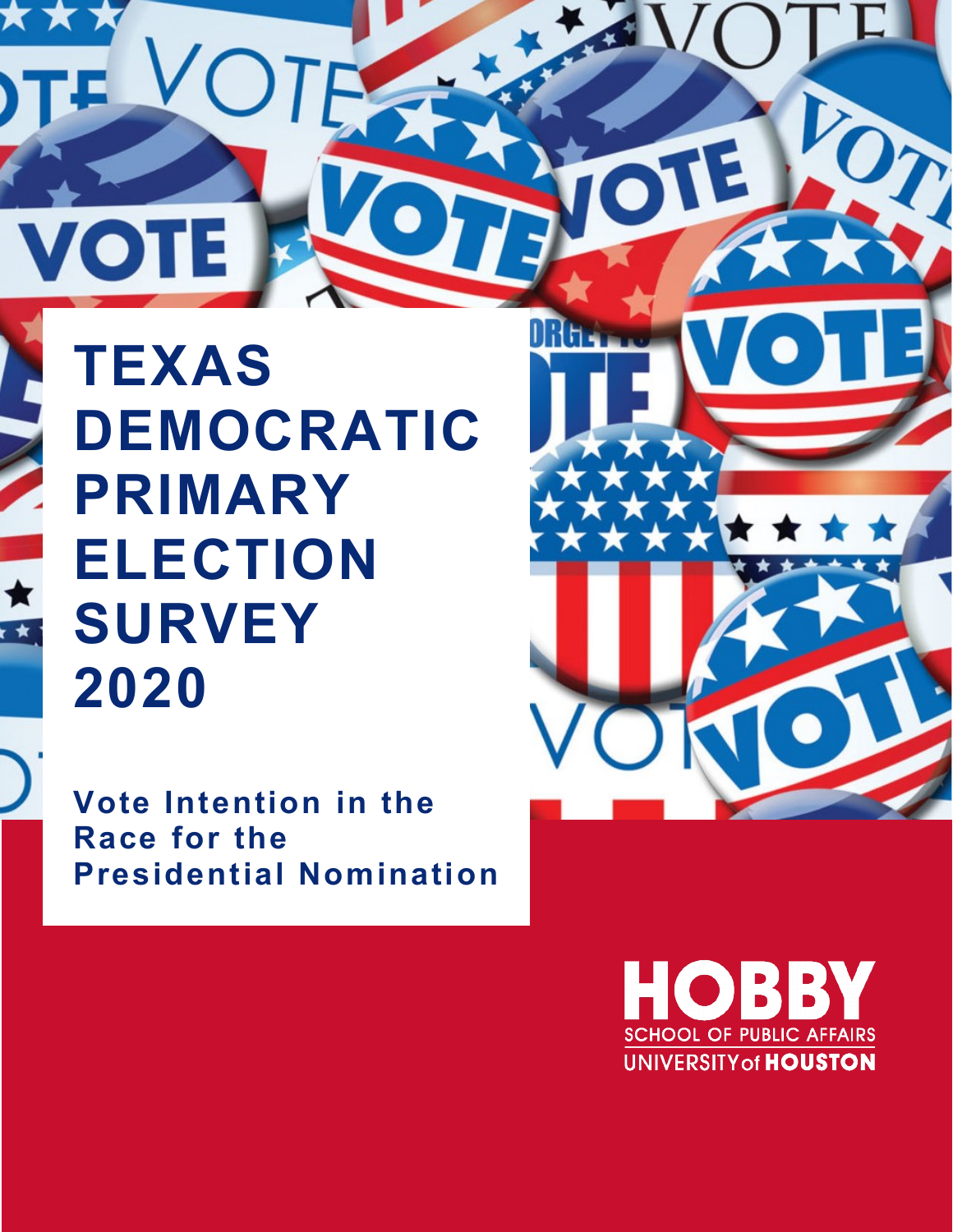

# **Texas Democratic Primary Election Survey 2020 Vote Intention in the Race for the Presidential Nomination**

The University of Houston Hobby School of Public Affairs conducted an online survey among likely Democratic primary voters in Texas to identify the leading candidates for the Democratic nominees for president and U.S. senator, opinions of salient policies and approval ratings of key national and state politicians. The survey was fielded between February 6 and February 18 with 1,352 YouGov respondents, resulting in a confidence interval of +/-2.7%. The results of this survey will be presented in three separate reports. This report focuses primarily on the vote intention in the Texas Democratic presidential primary election. Subsequent reports will concentrate on the vote intention in the Texas Democratic senate primary election and on the position of Texas Democratic primary voters on a range of policies, especially related to the Green New Deal and health care, and the evaluation of national and state politicians.

## **1. What Democratic Primary Voters Want Most in a Nominee**

As shown in Table 1, a substantial majority (57.1%) of Democratic primary voters believe that the most important trait of a nominee is being able to defeat President Donald Trump in November 2020. A little less than one-third (31.8%) stated that the most important trait of a nominee was agreeing with them on most issues, with only 11.1% listing having the right experience as the most important trait for a nominee.

| <b>Trait</b>                             | <b>Distribution of Responses (%)</b> |
|------------------------------------------|--------------------------------------|
| Can win the election against Trump       | 57.1                                 |
| Agrees with your position on most issues | 31.8                                 |
| Has the right experience                 | 11 1                                 |

## **Table 1: Most Important Democratic Presidential Nominee Trait**

## **2. Democratic Presidential Primary Vote Intention**

Table 2 provides the vote intention among likely voters (those who indicated they definitely would vote or probably would vote) in the Texas Democratic primary election. In one column, the eight candidates who remained in the race as of February 18 are included, along with the share of likely voters whose response was that they did not intend to vote for any of the eight candidates (4.3%) or did not know or did not have an opinion about for whom they intended to vote (5.0%). In the next column only the proportion of respondents who supported one of the eight candidates is included. In the subsequent analysis, we focus on the latter results. Finally, the final column is similar to the preceding column, except for the population is restricted to those voters who indicated that they definitely would vote, with the four leading candidates faring slightly better within this population and the bottom four candidates faring slightly worse.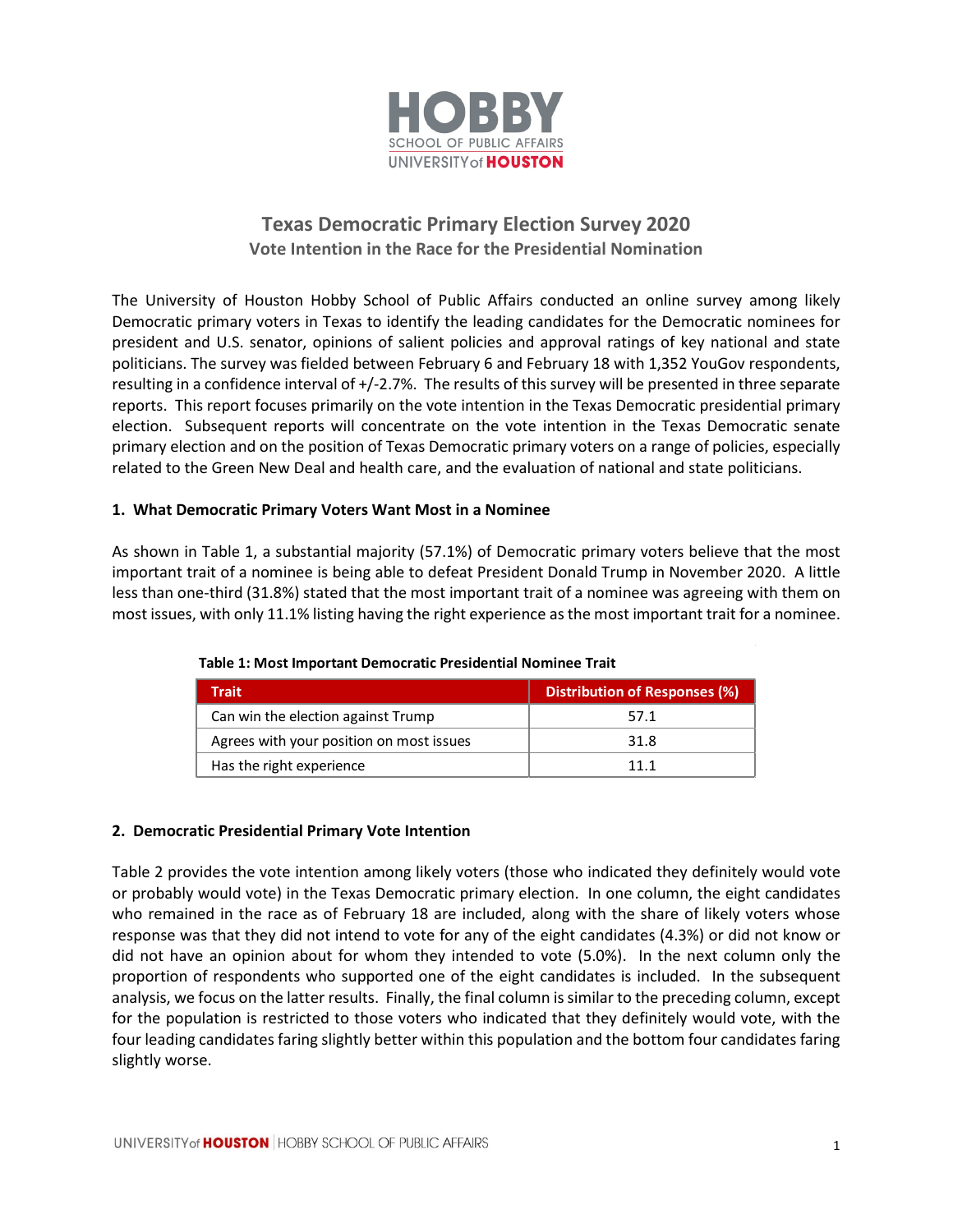The data reveal that none of the candidates are dominating the vote intention among likely Texas Democratic primary voters. Joe Biden has the highest vote intention (22.5%), followed very closely by Bernie Sanders (22.1%), with Elizabeth Warren (18.3%) rounding out the trio of candidates whose statewide vote intention is above the 15% threshold needed to obtain statewide delegates. Just under the 15% barrier are Michael Bloomberg (13.4%) and Pete Buttigieg (11.9%), with Amy Klobuchar (7.2%) rounding out the second tier trio of candidates. Tulsi Gabbard (3.5%) and Tom Steyer (1.1%) complete the field.

| <b>Vote Intention (Percentage)</b> |                      |                        |                           |  |  |
|------------------------------------|----------------------|------------------------|---------------------------|--|--|
|                                    | <b>All Voters</b>    | <b>All Voters</b>      | <b>Most Likely Voters</b> |  |  |
| Candidate                          | <b>All Responses</b> | <b>Valid Responses</b> | <b>Valid Responses</b>    |  |  |
| Joe Biden                          | 20.4                 | 22.5                   | 23.4                      |  |  |
| <b>Bernie Sanders</b>              | 20.1                 | 22.1                   | 22.6                      |  |  |
| Elizabeth Warren                   | 16.6                 | 18.3                   | 18.8                      |  |  |
| Michael Bloomberg                  | 12.2                 | 13.4                   | 13.8                      |  |  |
| Pete Buttigieg                     | 10.8                 | 11.9                   | 10.9                      |  |  |
| Amy Klobuchar                      | 6.5                  | 7.2                    | 6.9                       |  |  |
| Tulsi Gabbard                      | 3.1                  | 3.5                    | 3.1                       |  |  |
| Tom Steyer                         | 1.0                  | 1.1                    | 0.6                       |  |  |
| No One/None of Them                | 4.3                  |                        |                           |  |  |
| Don't Know/No Opinion              | 5.0                  |                        |                           |  |  |

 **Table 2: Texas Democratic Presidential Primary Vote Intention**

## **3. Ethnicity/Race & Democratic Presidential Primary Vote Intention**

Table 3 provides information on the distribution of vote intention for the eight candidates among the state's principal ethnic/racial groups: Anglos, Latinos, African Americans, and Others (principally Asian Americans and those with multiple ethnic/racial identities).

Warren (21.0%) leads in vote intention among Anglos, followed closely by Sanders (20.7%), with Buttigieg (15.7%), Biden (14.8%), and Bloomberg (13.1%) further back in the mid to low teens. Sanders (30.3%) enjoys a substantial lead among Latino voters, with Biden (18.9%) and Warren (16.8%) much further behind. An even larger gap between the front-runner and first runner-up exists among African Americans, where Biden (45.8%) is the preferred candidate of almost half of African Americans, more than double the vote intention of the second and third place candidates among African Americans, Bloomberg (17.0%) and Sanders (15.1%).

Biden's first place status depends exclusively on his robust support among African Americans, since without it he would be in third place behind Warren and only slightly above the 15% threshold needed to receive delegates statewide. And, any hope Buttigieg has of crossing the 15% threshold statewide is likely doomed as long as his support among African Americans remains in the low single digits (2.8%).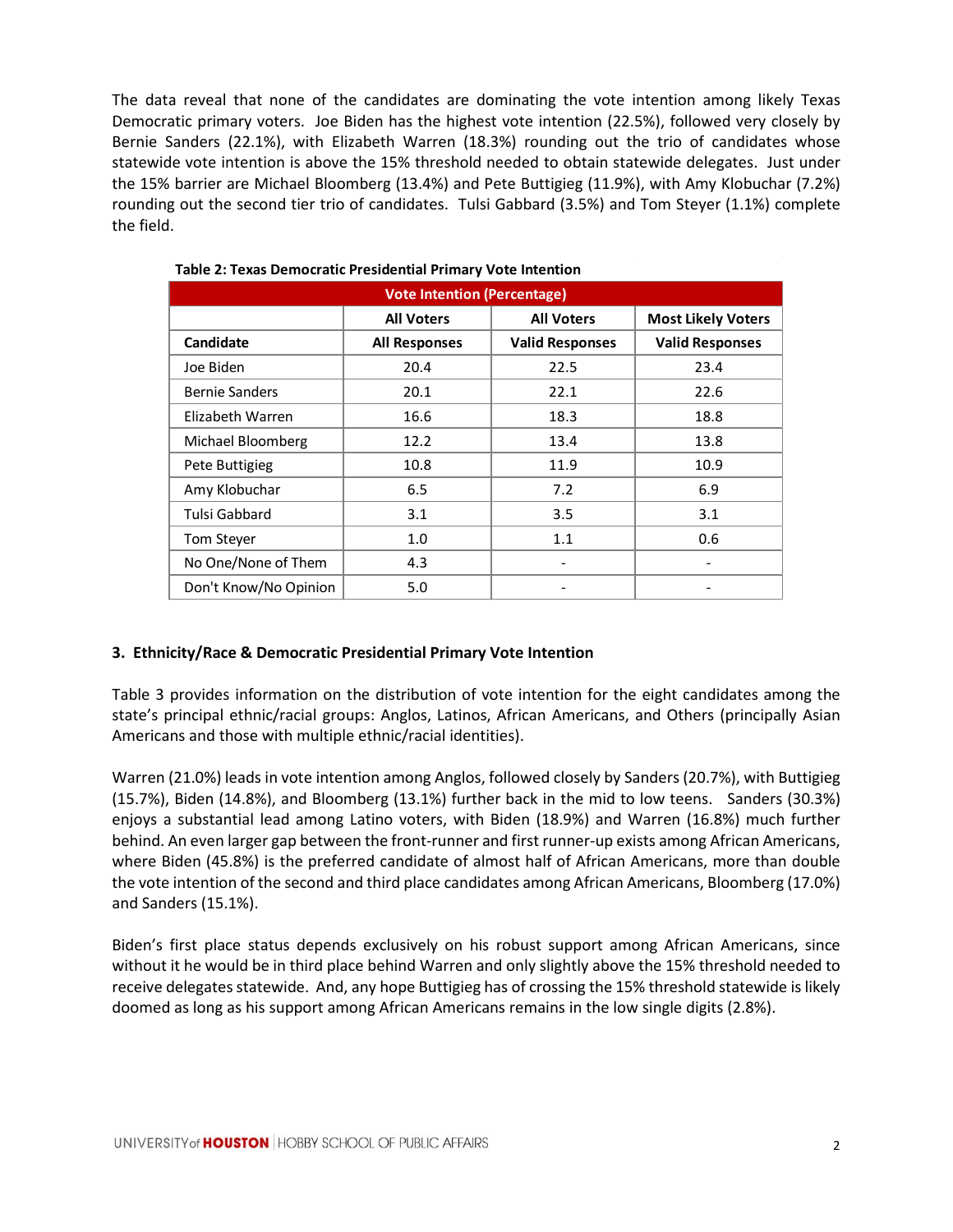| Distribution of Ethnic/Racial Group Vote Intention Across the Eight Candidates (%) |               |         |                          |               |              |
|------------------------------------------------------------------------------------|---------------|---------|--------------------------|---------------|--------------|
| Candidate                                                                          | <b>Anglos</b> | Latinos | <b>African Americans</b> | <b>Others</b> | <b>Total</b> |
| Joe Biden                                                                          | 14.8          | 18.9    | 45.8                     | 13.3          | 22.5         |
| <b>Bernie Sanders</b>                                                              | 20.7          | 30.3    | 15.1                     | 21.8          | 22.1         |
| Elizabeth Warren                                                                   | 21.0          | 16.8    | 13.0                     | 25.1          | 18.3         |
| Michael Bloomberg                                                                  | 13.1          | 12.1    | 17.0                     | 7.3           | 13.4         |
| Pete Buttigieg                                                                     | 15.7          | 12.5    | 2.8                      | 13.3          | 11.9         |
| Amy Klobuchar                                                                      | 11.0          | 3.6     | 2.9                      | 9.4           | 7.2          |
| Tulsi Gabbard                                                                      | 3.3           | 4.7     | 0.8                      | 9.8           | 3.5          |
| <b>Tom Stever</b>                                                                  | 0.5           | 1.2     | 2.6                      | 0.0           | 1.1          |

#### **Table 3: Ethnicity/Race and Democratic Presidential Vote Intention**

## **4. Gender and Democratic Presidential Primary Vote Intention**

Table 4 provides information on the distribution of vote intention for the eight candidates among women and men. Among the five candidates with double digit vote intentions, only Sanders' level of support among women (22.1%) and men (22.2%) is for all intents and purposes the same. Among the other four candidates, two, Warren and Bloomberg, enjoy notably more support among women (21.0% and 15.6%) than among men (14.4% and 10.2%). And, two, Biden and Buttigieg, enjoy notably more support among men (25.1% and 14.7%) than among women (20.7% and 10.0%).

| Distribution of Women and Men's Vote Intention Across the Eight Candidates (%) |         |      |              |  |  |  |  |
|--------------------------------------------------------------------------------|---------|------|--------------|--|--|--|--|
| Candidate                                                                      | Women   | Men  | <b>Total</b> |  |  |  |  |
| Joe Biden                                                                      | 20.7    | 25.1 | 22.5         |  |  |  |  |
| <b>Bernie Sanders</b>                                                          | 22.1    | 22.2 | 22.1         |  |  |  |  |
| Elizabeth Warren                                                               | 21.0    | 14.4 | 18.3         |  |  |  |  |
| Michael Bloomberg                                                              | 15.6    | 10.2 | 13.4         |  |  |  |  |
| Pete Buttigieg                                                                 | 10.0    | 14.7 | 11.9         |  |  |  |  |
| Amy Klobuchar                                                                  | 6.4     | 8.3  | 7.2          |  |  |  |  |
| Tulsi Gabbard                                                                  | 3.2     | 3.9  | 3.5          |  |  |  |  |
| <b>Tom Stever</b>                                                              | $1.1\,$ | 1.2  | 1.1          |  |  |  |  |

#### **Table 4: Gender and Democratic Presidential Vote Intention**

#### **5. Age/Generation & Democratic Presidential Primary Vote Intention**

Table 5 details the support for the eight candidates among the five main generations present in the Texas electorate: The Silent Generation (born between 1928 and 1945), Baby Boomers (1946-1964), Generation X (1965-1980), Millennials (1980-1996), and Generation Z (1997- ). Among the eight presidential candidates, three are members of the Silent Generation (Sanders, Bloomberg, Biden), three are Baby Boomers (Warren, Steyer, Klobuchar) and two are Millennials (Gabbard, Buttigieg). The multiple members of Generation X, including a former punk rocker from El Paso, departed the race prior to Super Tuesday.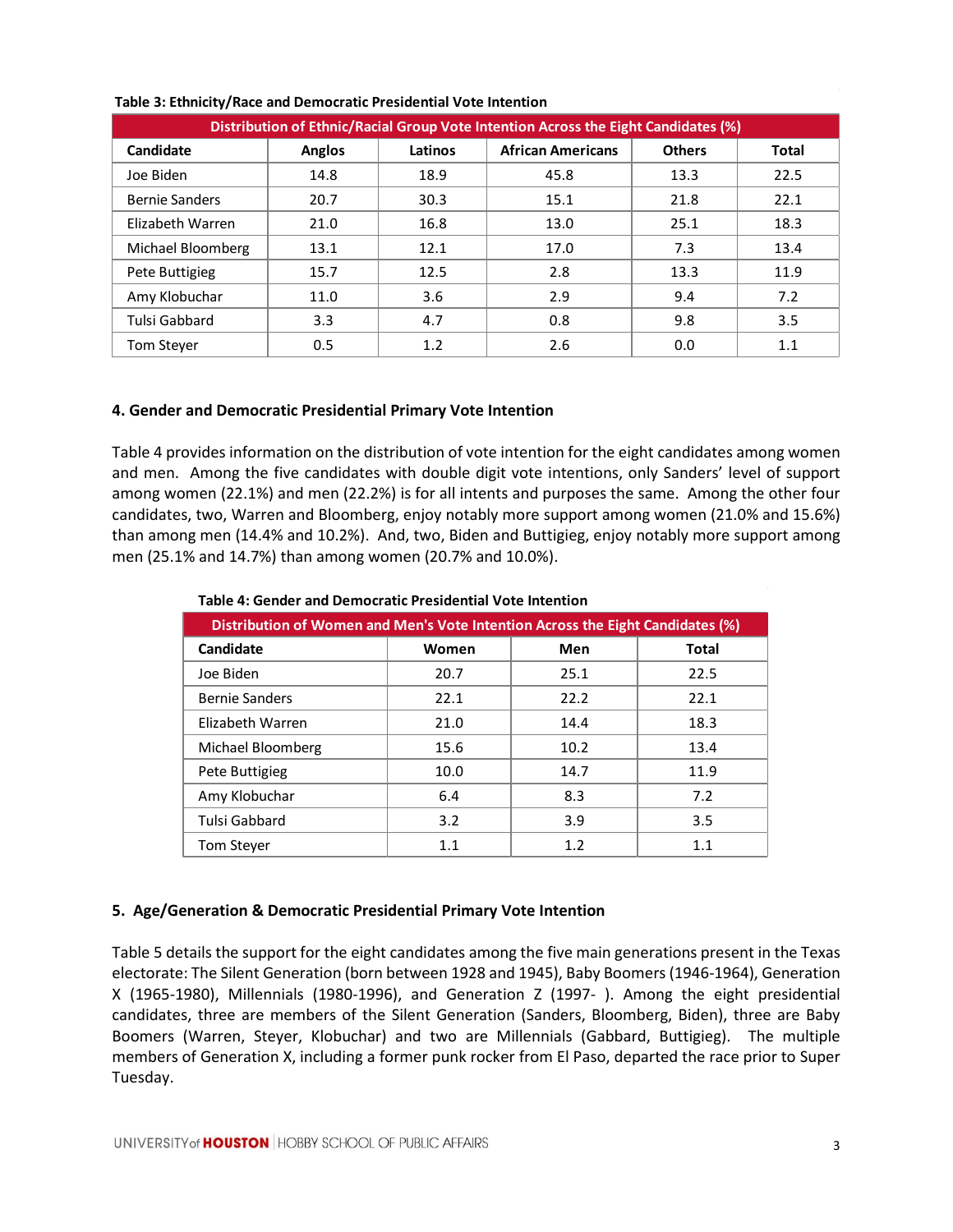There exist stark generational differences in vote intention for the different candidates among Democratic presidential primary voters. Sanders enjoys Texas-sized support among younger voters, with a vote intention of 43.6% among members of Generation Z and 37.8% among Millennials. In all, Sanders is the preferred candidate of nearly two-fifths (38.6%) of Texans under 40, nearly double that of his closest rival for the youth vote, Warren (20.9%). Conversely, fewer than 1 in 20 Texans under 40 intend to vote for Bloomberg (4.9%) and Klobuchar (3.3%).

Both Bloomberg and Biden possess substantially more support among the grandparents and great grandparents of the Millennials and Generation Z. Nearly one out of every three (30.9%) members of the Silent Generation intend to vote for Biden, with more than one in four (25.8%) intending to vote for Bloomberg. In the combined Silent Generation and Baby Boomers cohort (i.e., those 56 and older), Biden leads the pack with 26.1% of the vote, followed by Bloomberg with 20.9%. Much further back are Warren (14.3%) and Sanders (12.8%).

Within the intermediate Generation X, Biden possesses a slightly higher vote intention (23.3%) than Warren (22.6%) and Sanders (21.5%). Bloomberg's (9.1%) support in contrast is quite low, much closer to his anemic support among Millennials and Generation Z than to his robust support among Baby Boomers and the Silent Generation.

| <b>Candidate</b>      | <b>Silent Generation</b> | <b>Baby Boomers</b> | <b>Generation X</b> | <b>Millenials</b> | <b>Generation Z</b> | <b>Total</b> |
|-----------------------|--------------------------|---------------------|---------------------|-------------------|---------------------|--------------|
|                       | $(1928-1945)$            | $(1946-1964)$       | $(1965 - 1980)$     | $(1981 - 1996)$   | $(1997-)$           |              |
| Joe Biden             | 30.9                     | 25.3                | 23.3                | 16.1              | 13.0                | 22.5         |
| <b>Bernie Sanders</b> | 16.5                     | 12.2                | 21.5                | 37.8              | 43.6                | 22.1         |
| Elizabeth Warren      | 5.1                      | 15.9                | 22.6                | 21.7              | 16.3                | 18.3         |
| Michael Bloomberg     | 25.8                     | 20.0                | 9.1                 | 4.7               | 5.9                 | 13.4         |
| Pete Buttigieg        | 9.1                      | 11.6                | 14.2                | 9.2               | 21.3                | 11.9         |
| Amy Klobuchar         | 6.0                      | 11.3                | 5.3                 | 3.9               | 0.0                 | 7.2          |
| Tulsi Gabbard         | 6.0                      | 2.8                 | 2.9                 | 4.9               | 0.0                 | 3.5          |
| Tom Steyer            | 0.5                      | 0.9                 | 1.2                 | 1.8               | 0.0                 | 1.1          |
| Total                 | 99.9                     | 100                 | 100.1               | 100.1             | 101.1               | 100          |

#### **Table 5: Generation and Democratic Presidential Primary Vote Intention**

## **6. Ideological Orientation & Democratic Presidential Primary Vote Intention**

The respondents were asked to place themselves into one of five ideological categories: Very Liberal, Liberal, Moderate, Conservative, and Very Conservative. Table 6 contains the distribution of support for the eight candidates within these ideological groups, with the Conservative and Very Conservative collapsed into a single Conservative category due to a dearth of Very Conservative Democratic primary voters.

Among the most liberal (Very Liberal) Democratic primary voters, Sanders (33.9%) and Warren (29.6%) enjoy the highest vote intention with a substantial gap existing between the two of them and the other first and second tier candidates: Biden (16.6%), Buttigieg (8.5%), Bloomberg (7.5%) and Klobuchar (3.2%).

The vote intention distribution among the leading candidates is much more equal among Liberal voters. Biden (21.7%) and Sanders (20.8%) enjoy the most support, followed closely by Warren (19.7%), with Buttigieg (16.8%) and Bloomberg (11.4%) also enjoying double-digit support.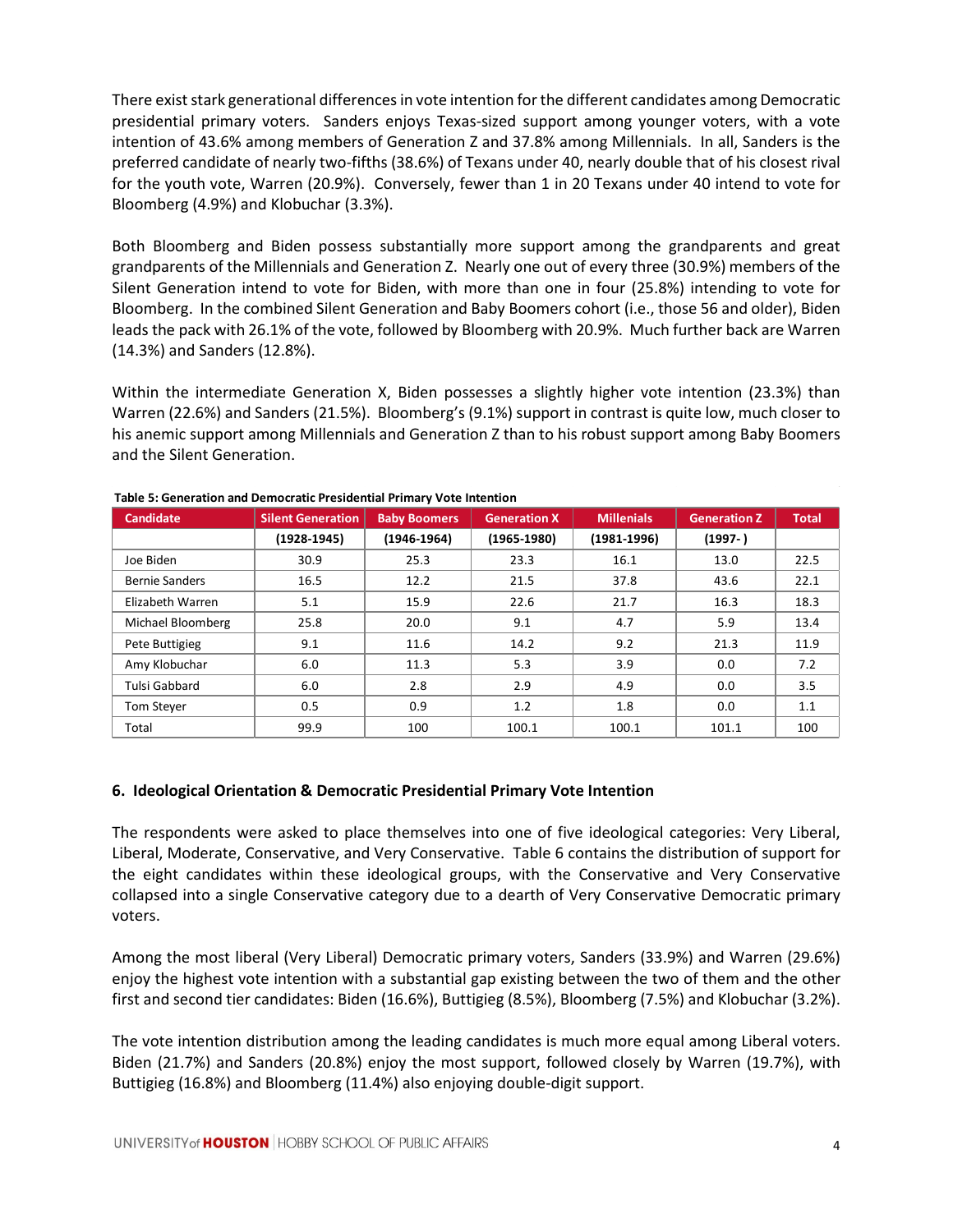Biden is the favorite of Moderate voters with 28.0%, substantially ahead of Sanders (18.3%) and Bloomberg (16.2%). Warren fares especially poorly among Moderates (10.6%) compared to her support among more liberal voters.

Finally, among the 12% of Democratic primary voters who identify as Conservative or Very Conservative, Biden is the preferred candidate (23.9%), followed by Bloomberg (20.7%) and Gabbard (17.5%). Sanders (12.5%) and Warren (10.3%) are the only other candidates with double-digit support among conservatives.

| <b>Candidate</b>      | <b>Very Liberal</b> | <b>Liberal</b> | <b>Moderate</b> | Conservative* | <b>Total</b> |
|-----------------------|---------------------|----------------|-----------------|---------------|--------------|
| Joe Biden             | 16.6                | 21.7           | 28.0            | 23.9          | 22.5         |
| <b>Bernie Sanders</b> | 33.9                | 20.8           | 18.3            | 12.5          | 22.1         |
| Elizabeth Warren      | 29.6                | 19.7           | 10.6            | 10.3          | 18.3         |
| Michael Bloomberg     | 7.5                 | 11.4           | 16.2            | 20.7          | 13.4         |
| Pete Buttigieg        | 8.5                 | 16.8           | 10.2            | 4.6           | 11.9         |
| Amy Klobuchar         | 3.2                 | 7.5            | 10.1            | 7.0           | 7.2          |
| Tulsi Gabbard         | 0.7                 | 1.3            | 5.5             | 17.5          | 3.5          |
| <b>Tom Stever</b>     | 0.0                 | 0.9            | 1.1             | 3.6           | 1.1          |
| Total                 | 100.0               | 100.1          | 100.0           | 100.1         | 100.0        |

**Table 6: Ideological Orientation and Democratic Presidential Vote Intention Distribution of the Four Ideological Groups Across the Eight Candidates**

\* Includes those who identify as Conservative and Very Conservative.

## **7. Region & Democratic Presidential Primary Vote Intention**

Texas is a diverse state, containing two of the country's most populous metro areas, Dallas-Fort Worth (7.5 million) and Houston (7.0 million), with more residents than 37 and 36 states respectively. Texas also has two metro areas that rank among the country's top 40 in population, San Antonio (2.5 million) and Austin (2.2 million). Table 7 provides the distribution of vote intention for the eight candidates across these four metro regions as well as along the Texas-Mexico border (Border), principally Cameron and Hidalgo Counties in the Rio Grande Valley (RGV), Laredo, and El Paso out west along the state's border with New Mexico. All other regions are included in the "Other" category, which includes residents of rural counties as well as those living in mid-sized regional hubs such as Corpus Christi, Lubbock and Tyler.

By and large the candidates' support does not vary notably across the regions, with a few exceptions. These exceptions include Biden's higher support in Houston (29.6%) and lower support in Austin (13.1%), which is principally the product of the respectively greater and lower proportion of African American Democratic primary voters in both locales. They also include Warren's relatively weak support along the Border (9.6%) and comparatively strong support in metro Austin (26.8%) and Buttigieg's stronger than average support of 17.1% in Austin.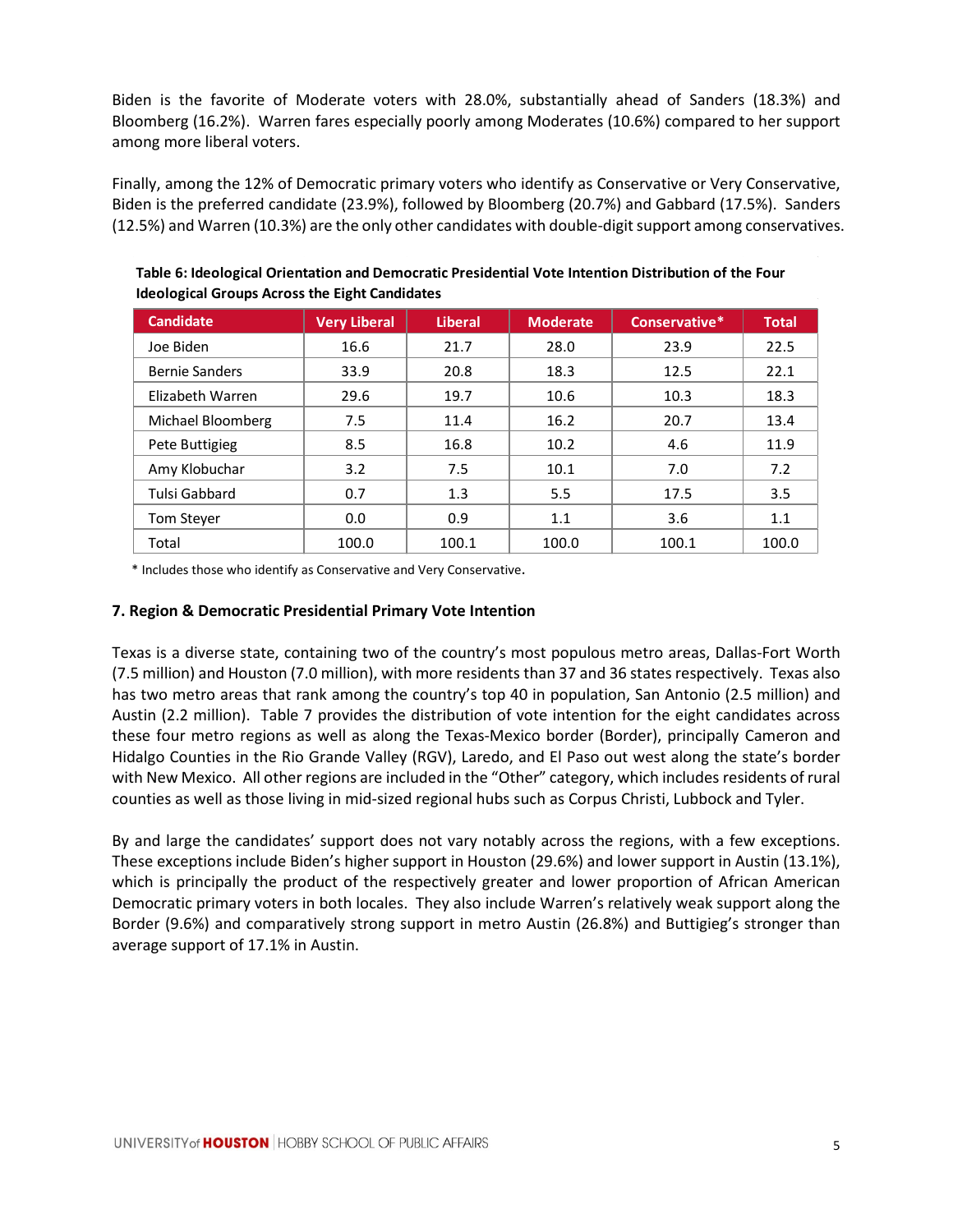|                       |            | Distribution of Democratic Presidential Primary Vote Intention in Texas Metro Areas |                    |               |               |       |              |
|-----------------------|------------|-------------------------------------------------------------------------------------|--------------------|---------------|---------------|-------|--------------|
| Candidate             | <b>DFW</b> | Houston                                                                             | <b>San Antonio</b> | <b>Austin</b> | <b>Border</b> | Other | <b>Total</b> |
| Joe Biden             | 17.6       | 29.6                                                                                | 15.0               | 13.1          | 33.2          | 27.9  | 22.5         |
| <b>Bernie Sanders</b> | 23.8       | 18.7                                                                                | 25.5               | 21.2          | 29.3          | 19.7  | 22.1         |
| Elizabeth Warren      | 19.9       | 14.9                                                                                | 24.4               | 26.8          | 9.6           | 13.8  | 18.3         |
| Michael Bloomberg     | 12.8       | 15.3                                                                                | 12.9               | 9.2           | 9.8           | 16.7  | 13.4         |
| Pete Buttigieg        | 12.8       | 10.4                                                                                | 14.4               | 17.1          | 11.0          | 7.8   | 11.9         |
| Amy Klobuchar         | 8.9        | 6.7                                                                                 | 5.6                | 8.6           | 2.4           | 7.0   | 7.2          |
| Tulsi Gabbard         | 3.4        | 2.8                                                                                 | 1.7                | 2.8           | 1.3           | 6.8   | 3.5          |
| Tom Steyer            | 0.9        | 1.7                                                                                 | 0.6                | 1.1           | 3.4           | 0.3   | 1.1          |
| Total                 | 100.1      | 100.1                                                                               | 100.1              | 99.9          | 100.0         | 100.0 | 100.0        |

#### **Table 7: Region and Democratic Presidential Vote Intention**

## **8. 2016 Democratic Presidential Primary Vote & 2020 Democratic Presidential Primary Vote Intention**

Four out of five (81.0%) likely 2020 Democratic voters cast a ballot in the 2016 Democratic primary election between Hillary Clinton and Bernie Sanders. Table 8 indicates that slightly less than half (49.7%) of Democrats who cast a vote for Sanders in 2016 intend to vote for him again in 2020. The only other candidate to enjoy double-digit support among 2016 Sanders voters is Warren (22.6%).

Among those Democrats who backed Hillary Clinton in the 2016 Democratic primary election, close to a third (30.7%) intend to vote for Biden, followed by Bloomberg (19.1%), Warren (18.8%) and Buttigieg (11.8%). And, almost one out of every 10 (9.4%) of those who chose Clinton over Sanders in 2016, are opting to vote for Sanders in 2020.

| Distribution of 2016 Voters Across the 8 Candidates (%) |         |                |               |  |  |  |  |
|---------------------------------------------------------|---------|----------------|---------------|--|--|--|--|
| Candidate                                               | Clinton | <b>Sanders</b> | <b>Others</b> |  |  |  |  |
| Joe Biden                                               | 30.7    | 7.4            | 15.5          |  |  |  |  |
| <b>Bernie Sanders</b>                                   | 9.4     | 49.7           | 13.3          |  |  |  |  |
| Elizabeth Warren                                        | 18.8    | 22.6           | 8.7           |  |  |  |  |
| Michael Bloomberg                                       | 19.1    | 3.6            | 15.1          |  |  |  |  |
| Pete Buttigieg                                          | 11.8    | 9.3            | 7.2           |  |  |  |  |
| Amy Klobuchar                                           | 8.1     | 4.0            | 8.5           |  |  |  |  |
| Tulsi Gabbard                                           | 0.8     | 3.0            | 31.8          |  |  |  |  |
| <b>Tom Stever</b>                                       | 1.4     | 0.5            | 0.0           |  |  |  |  |

**Table 8: 2016 Democratic Primary Vote & 2020 Democratic Primary Vote Intention**

## **9. The Reliability of the Democratic Candidates' Base of Support**

All respondents who expressed a vote intention were asked how likely they were to change their mind about who to vote for before the election: Very Likely, Somewhat Likely, Not Very Likely, or Not At All Likely (see Table 9). Among the eight candidates, Sanders has the most loyal supporters, with almost half (43.7%) saying that it was Not At All Likely they would change their mind. More than a quarter (28.4%) said it was Not Very Likely, with almost three out of four Sanders' voters (72.1%) indicating it was not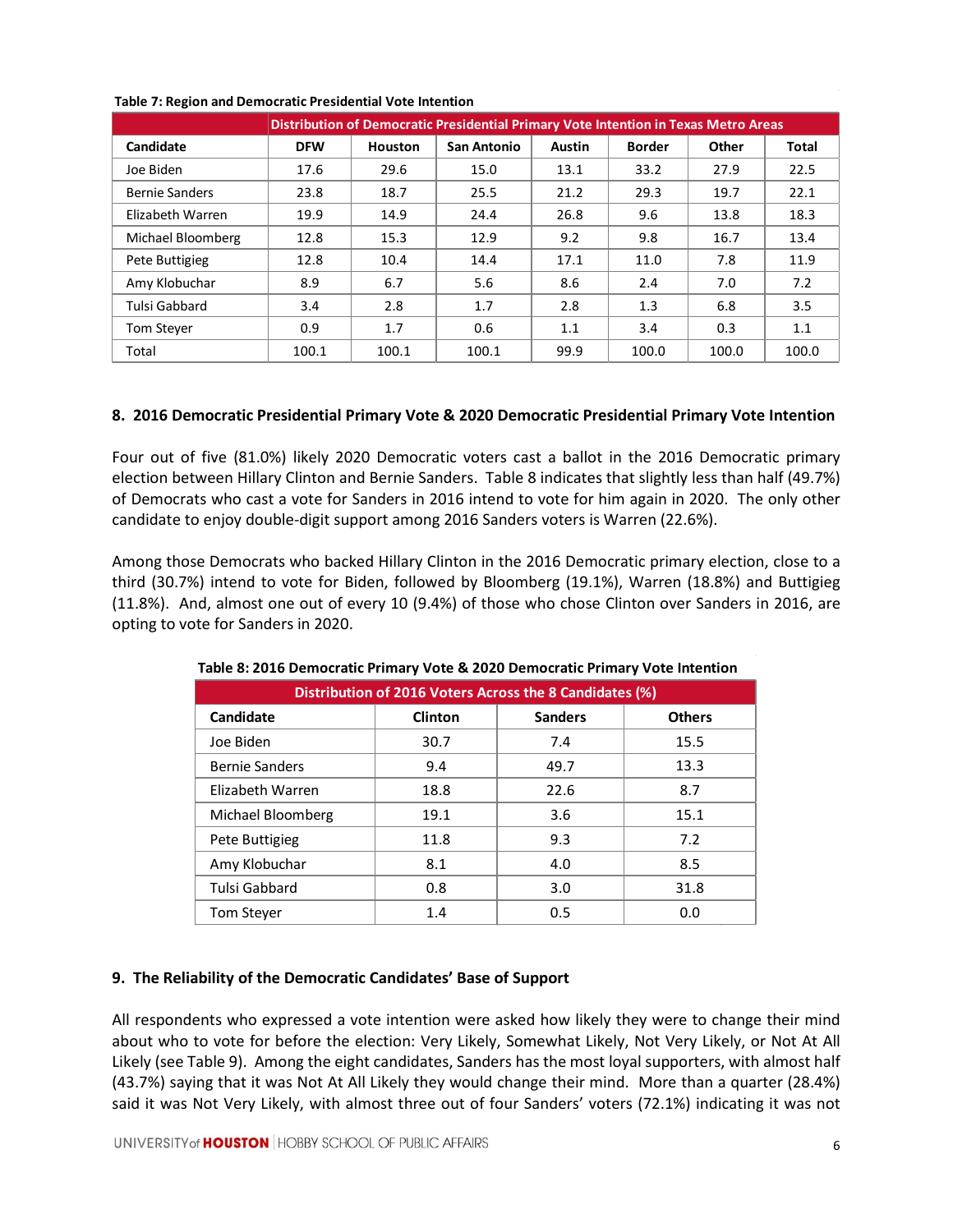likely they would defect from him. An even greater proportion of Bloomberg voters (77.9%) indicate they intend to stick with the former New York City mayor. Approximately two-thirds of the voters of Biden (69.8%), Buttigieg (68.8%) and Warren (66.0%) also indicate they are not likely to change their mind and cast a vote for another candidate.

Among the first and second tier candidates, Klobuchar stands out as having the least loyal voters, with almost half (46.3%) of those who intend to vote for her indicating they are very or somewhat likely to change their mind.

| <b>Candidate</b>      | <b>Very Likely</b> | Somewhat Likely | <b>Not Very Likely</b> | Not At All Likely |
|-----------------------|--------------------|-----------------|------------------------|-------------------|
| Joe Biden             | 16.3               | 14.0            | 38.8                   | 31.0              |
| <b>Bernie Sanders</b> | 9.9                | 18.0            | 28.4                   | 43.7              |
| Elizabeth Warren      | 12.4               | 21.6            | 38.5                   | 27.5              |
| Michael Bloomberg     | 3.6                | 18.6            | 52.4                   | 25.5              |
| Pete Buttigieg        | 4.6                | 26.6            | 49.5                   | 19.3              |
| Amy Klobuchar         | 10.3               | 36.0            | 34.7                   | 19.0              |
| Tulsi Gabbard         | 31.6               | 5.3             | 28.9                   | 34.2              |
| Tom Stever            | 33.5               | 30.0            | 10.9                   | 25.6              |

**Table 9: Likelihood The Candidate's Supporters Will Change Their Mind Before Voting**

## **10. Second Choices of Candidates' Fickle Supporters**

In addition to being asked how likely they were to change their vote, respondents were also asked about their second preference as the Democratic nominee. Table 10 contains the distribution of the six leading candidates' most fickle voters (i.e., those who indicated they were very likely orsomewhat likely to change their vote) across the other eight candidates, with a combined category employed for Gabbard and Steyer due to their meager vote intention.

The previous section identified Klobuchar as having the highest proportion of doubtful voters, and Table 10 indicates the second preference of these doubtful voters. Were these voters to abandon Klobuchar, the largest share would switch their support to Biden (35.3%) followed by Bloomberg (25.4%) and Buttigieg (21.1%). This suggests that an auspicious route for both Bloomberg and Buttigieg to boost their share of the vote above the 15% threshold would be to fish in Klobuchar's pond, with Biden also likely to find good fishing there as he attempts to best Sanders in the statewide vote.

In a similar vein, Bloomberg would be the most likely beneficiary of a Buttigieg decline. More than twofifths (42.3%) of Buttigieg's least reliable voters list Bloomberg as their second choice.

Finally, while Sanders and Biden are often seen as occupying opposite positions along the ideological spectrum, 31.5% of doubtful Sanders supporters have Biden as their second choice, just as 29.6% of doubtful Biden supporters have Sanders as their second choice. In both cases, these are the highest values for either candidate, followed by Warren in the case of both the doubtful Sanders (22.7%) and Biden (22.2%) voters. And, while their overall intended vote share is small, more than half (50.2%) of the doubtful supporters of Gabbard and Steyer have Sanders as their second choice.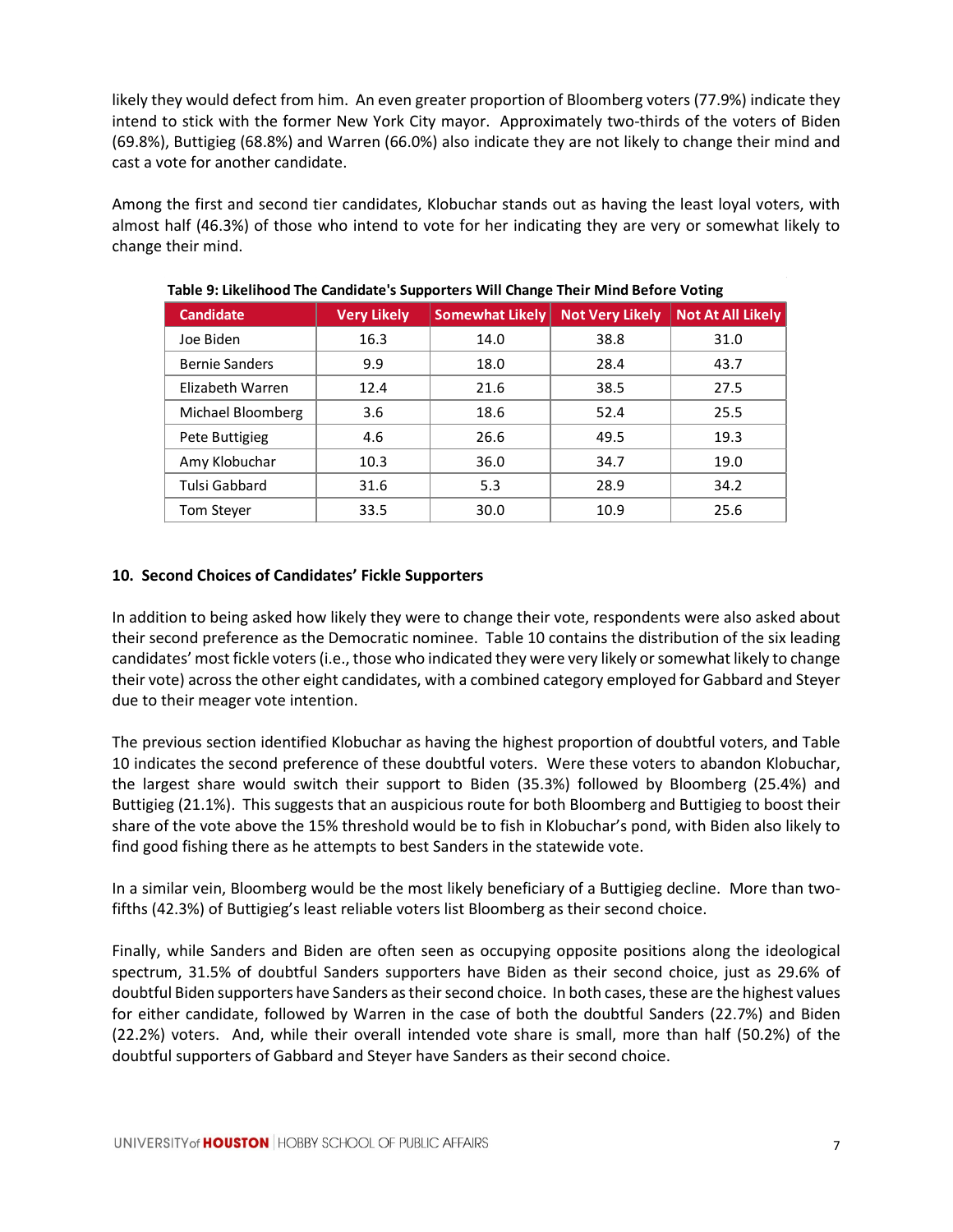| Second Choice of Candidates' (First Vote Choice) Voters Who Are Very Likely or Likely to Defect from First Vote Choice |                          |                          |                          |                  |                          |           |                          |               |               |              |
|------------------------------------------------------------------------------------------------------------------------|--------------------------|--------------------------|--------------------------|------------------|--------------------------|-----------|--------------------------|---------------|---------------|--------------|
|                                                                                                                        | <b>Biden</b>             | <b>Sanders</b>           | Warren                   | <b>Bloomberg</b> | <b>Buttigieg</b>         | Klobuchar | Gabbard                  | <b>Stever</b> | No One/Others | <b>Total</b> |
| <b>Biden</b>                                                                                                           | $\overline{\phantom{a}}$ | 29.6                     | 22.2                     | 15.0             | 9.4                      | 5.9       | 3.4                      | 2.1           | 12.4          | 100.0        |
| Sanders                                                                                                                | 31.5                     | $\overline{\phantom{a}}$ | 22.7                     | 12.2             | 16.2                     | 0.0       | 0.4                      | 0.8           | 16.2          | 100.1        |
| Warren                                                                                                                 | 18.2                     | 19.3                     | $\overline{\phantom{a}}$ | 17.4             | 11.9                     | 20.8      | 1.3                      | 5.7           | 5.4           | 100.0        |
| Bloomberg                                                                                                              | 32.2                     | 9.7                      | 26.4                     |                  | 13.5                     | 6.7       | 0.0                      | 2.4           | 9.2           | 100.1        |
| <b>Buttigieg</b>                                                                                                       | 6.4                      | 6.8                      | 17.0                     | 42.3             | $\overline{\phantom{a}}$ | 13.9      | 1.0                      | 0.0           | 12.7          | 100.1        |
| Klobuchar                                                                                                              | 35.3                     | 0.8                      | 9.3                      | 25.4             | 21.1                     |           | 6.2                      | 0.0           | 1.9           | 100.0        |
| Gabbard/Steyer                                                                                                         | 6.8                      | 50.2                     | 2.9                      | 5.9              | 7.9                      | 12.3      | $\overline{\phantom{a}}$ |               | 14.0          | 100.0        |

#### **Table 10: Second Choice of the Democracy Primary Candidates' Doubtful Supporters**

Note: Due to the small number of cases as well as their joint status and similar distribution of second preferences, Gabbard and Steyer are combined here.

#### **11. Evaluations of the Democratic Presidential Primary Candidates**

Table 11 contains the evaluations of the eight candidates by Democratic primary voters. The candidates with the highest favorability ratings (Very Favorable + Favorable) are Warren (71.6%), Sanders (65.3%) and Biden (65.2%). Voters are very familiar with these three top-tier candidates, with proportions who do not know enough about them to have an opinion (No Opinion) in the single digits ranging from 2.7% for Sanders to 5.3% for Warren. There is less familiarity with the second tier candidates, especially Klobuchar, about whom more than a fifth (23.2%) of Democratic primary voters have No Opinion. The candidate with the lowest favorable (19.6%) and highest unfavorable (50.6%) evaluations is Tulsi Gabbard, in spite of (in the latter case) having the second highest percentage of voters (29.8%) who do not know enough about her to have an opinion.

| <b>Candidate Evaluation (%)</b> |                       |           |             |                         |                   |
|---------------------------------|-----------------------|-----------|-------------|-------------------------|-------------------|
| Candidate                       | <b>Very Favorable</b> | Favorable | Unfavorable | <b>Very Unfavorable</b> | <b>No Opinion</b> |
| Joe Biden                       | 29.3                  | 35.9      | 18.0        | 12.9                    | 3.9               |
| <b>Bernie Sanders</b>           | 32.9                  | 32.4      | 17.7        | 14.3                    | 2.7               |
| Elizabeth Warren                | 33.0                  | 38.6      | 12.2        | 10.8                    | 5.3               |
| Michael Bloomberg               | 23.0                  | 34.8      | 15.6        | 16.1                    | 10.4              |
| Pete Buttigieg                  | 23.6                  | 36.7      | 15.8        | 11.5                    | 12.4              |
| Amy Klobuchar                   | 17.0                  | 34.9      | 17.0        | 8.0                     | 23.2              |
| Tulsi Gabbard                   | 5.3                   | 14.3      | 19.8        | 30.8                    | 29.8              |
| <b>Tom Stever</b>               | 8.8                   | 31.9      | 15.1        | 8.4                     | 35.8              |

**Table 11: Favorability Ratings of the Democratic Presidential Candidates**

#### **12. The Impact of Bloomberg's Advertising Campaign**

As of February 21, Michael Bloomberg had spent over \$30 million dollars on open air television ads in Texas in addition to massive digital and radio ad buys, and, even full page ads in major newspapers. The data in Table 12 suggest these ads have paid off. An overwhelming majority (83.8%) of Democratic primary voters had seen a Bloomberg ad (or ads), and among this group, the ad(s) had caused slightly more than half (52.5%) to have a more favorable impression of Bloomberg, compared to only 12.3% who had a less favorable impression of Bloomberg as a result of the ad(s). The ads caused about a third (35.3%) to have neither a more nor less favorable impression of Bloomberg.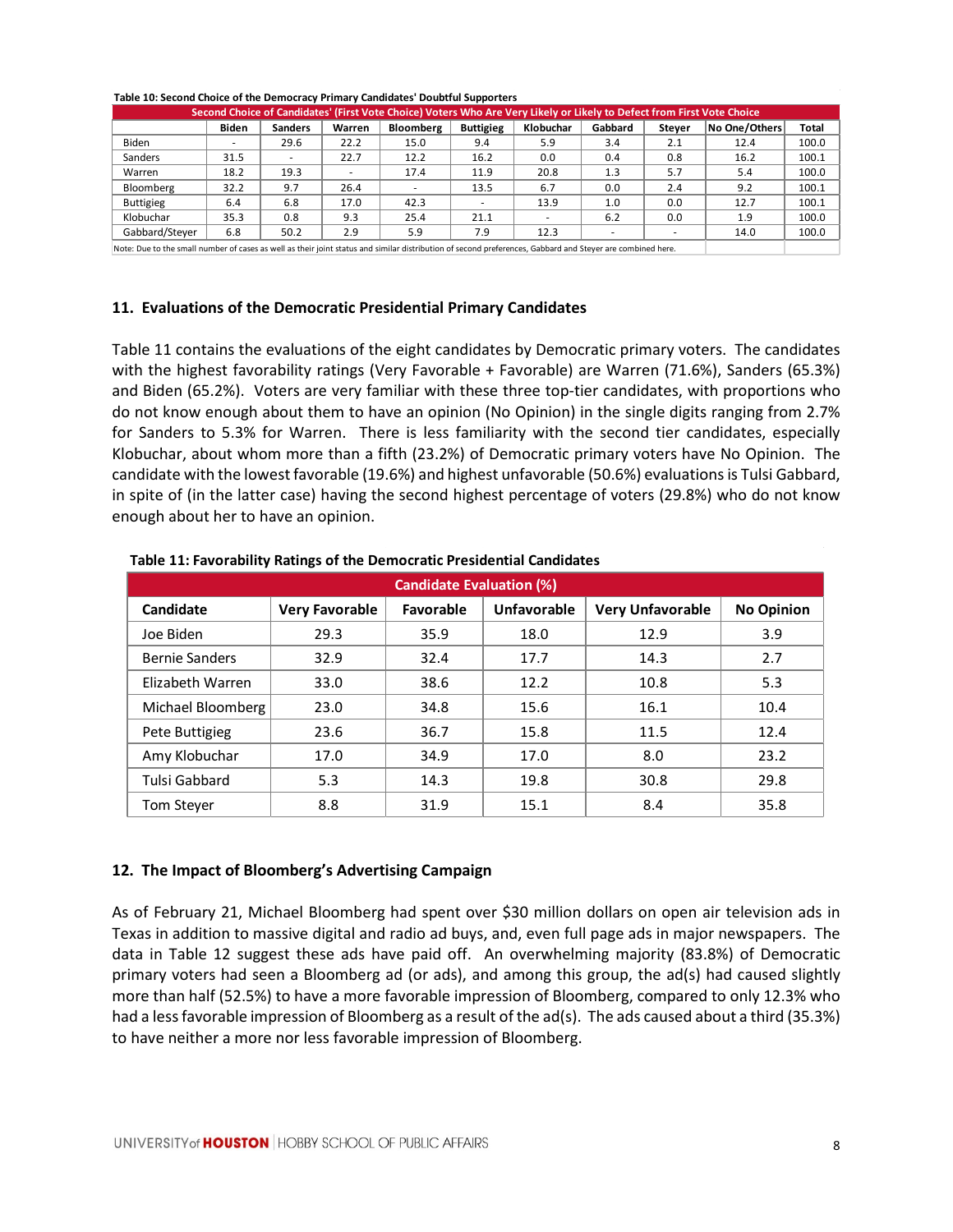| <b>Primary Voters</b>                  | <b>Percentage Distribution</b> |
|----------------------------------------|--------------------------------|
| Who Have Seen a Bloomberg Ad           | 83.8                           |
| Who Have Not Seen a Bloomberg Ad       | 13.4                           |
| Who Don't Know                         | 2.8                            |
|                                        |                                |
| Impact of Ad(s) On Those Who Saw Them  | <b>Percentage Distribution</b> |
| More Favorable Impression of Bloomberg | 52.5                           |
|                                        |                                |
| Less Favorable Impression of Bloomberg | 12.3                           |

#### **Table 12: The Impact of Michael Bloomberg's Unprecedented Ad Campaign**

## **13. The Allocation of Texas's 228 Elected Convention Delegates**

The real prize to be won on March 3 is not bragging rights for first or second place in Texas, but rather the 228 delegates to the Democratic National Convention that will be allocated based on the votes cast in this election. After California (415) and New York (274), Texas will send more elected delegates to the 2020 Democratic National Convention in Milwaukee than any other state.

Texas's 228 delegates are assigned in 33 separate allocation processes, all of which though are based on the single vote cast by Democratic primary voters. Two sets of delegates are allocated at the state level, the 49 At-Large delegates and the 30 Party Leaders and Elected Officials (PLEO) delegates. The remaining delegates are allocated within the 31 Texas Senate districts. The districts have a number of delegates (based on the size of the Democratic vote within them) that ranges from 2 in two West Texas senate districts (SD-28 and SD-31) to 10 in Austin's SD-14, with the median district electing 5 delegates.

The delegates are allocated using a multi-stage process for the two statewide allocations and the 31 senate district allocations known as the LR-Hare form of proportional representation (PR) with a 15% quota. First, candidates that do not win at least 15% of the vote (statewide for the two statewide allocations or at the individual district level for that allocation) are ineligible to receive delegates. The votes won by the candidates who met this threshold are summed together and then divided by the number of delegates to be allocated to generate a quota. Then, the votes won by each candidate are divided by this quota, with candidates receiving a number of delegates equal to the whole number resulting from this calculation. If there are still delegates to be allocated, the candidate with the largest remainder receives the first delegate, and, if there is a second delegate still to be allocated, it goes to the candidate with the second largest remainder, etc.

Projecting the allocation of the 79 statewide delegates is quite simple. Only Biden, Sanders and Warren cleared the 15% threshold, and based on their respective predicted statewide vote shares of 22.5%, 22.1% and 18.3%, they are projected to respectively win 18, 17, and 14 At-Large delegates and 11, 10 and 9 PLEO delegates, for a statewide total of 29 for Biden, 27 for Sanders, and 23 for Warren. See the top section of Table 13.

The projection of the 149 district-level delegates is however not so simple. To accomplish that we employ senate-district level data from 10 years of University of Texas/Texas Tribune polls to provide a "census" of Democratic primary voters in the district, and then use the data from this survey to estimate a projected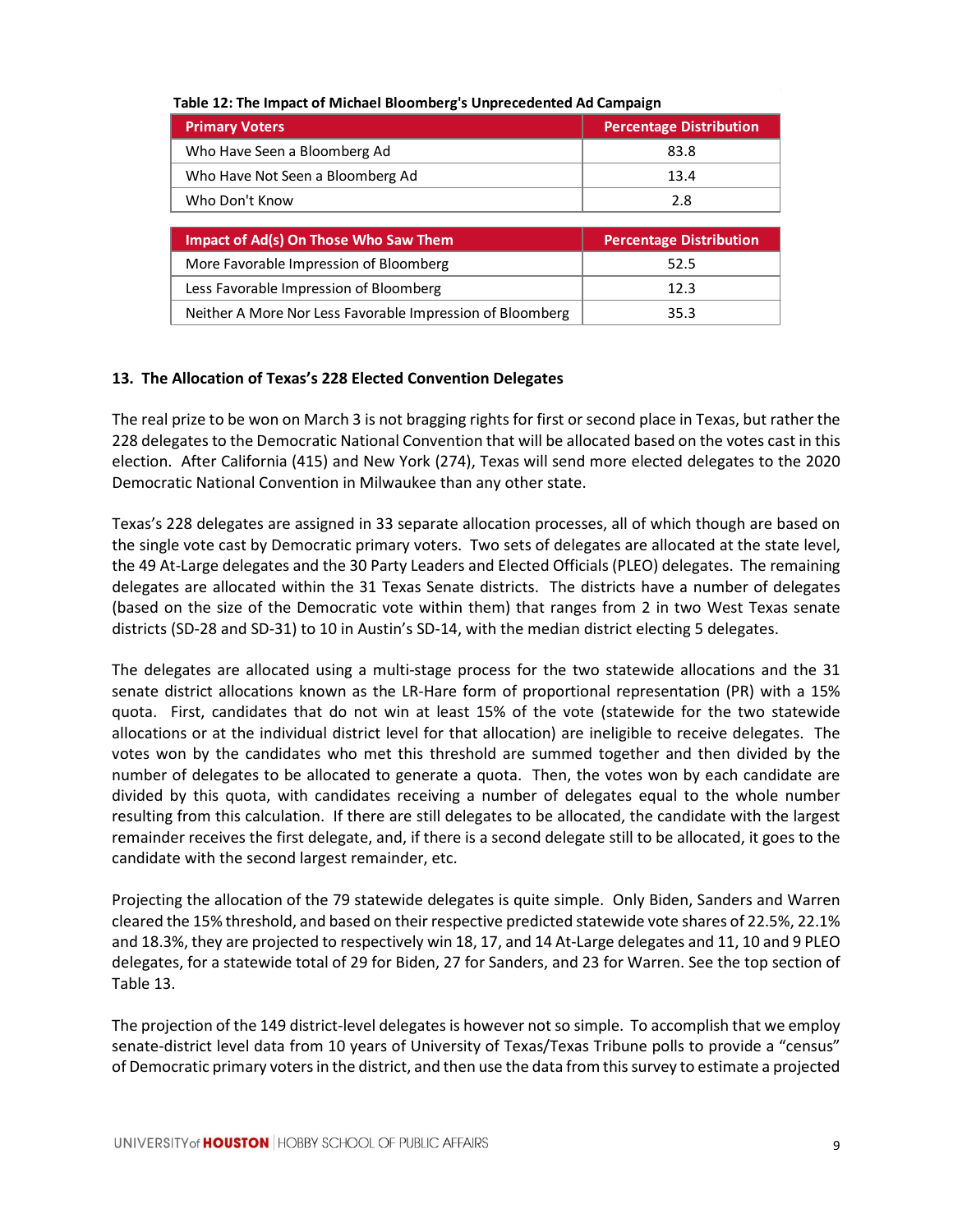share of the vote for all eight candidates in each one of the 31 senate districts via the utilization of a multi-level regression and post-stratification (MRP) method. See senate districts [1](#page-10-0)-31 in Table 13 on page 11.<sup>1</sup>

In this projection, Bloomberg and Buttigieg did not clear the 15% threshold in 30 districts. Only in one district, El Paso's SD-29, did Buttigieg cross the 15% threshold and win a delegate, with Bloomberg achieving a similar feat in East Texas's SD-3. In the remaining districts, all of the delegates were won by Sanders (58), Biden (51) and Warren (38).

UNIVERSITY of **HOUSTON** HOBBY SCHOOL OF PUBLIC AFFAIRS

<span id="page-10-0"></span><sup>&</sup>lt;sup>1</sup> To predict the vote intention for each candidate we apply a multilevel regression and post-stratification method known as MRP (Gelman and Little, 1997; Park and Gelman, 2004). Our level of aggregation is the Texas senate district, and the population characteristics are age group, ideology, education, and race. Given that some of these characteristics are not available in the census, instead of census data we use a set of surveys from 2010 to 2019 conducted by The Texas Tribune and the Texas Politics Project at the University of Texas at Austin (texaspolitics.utexas.edu/polling-data-archive).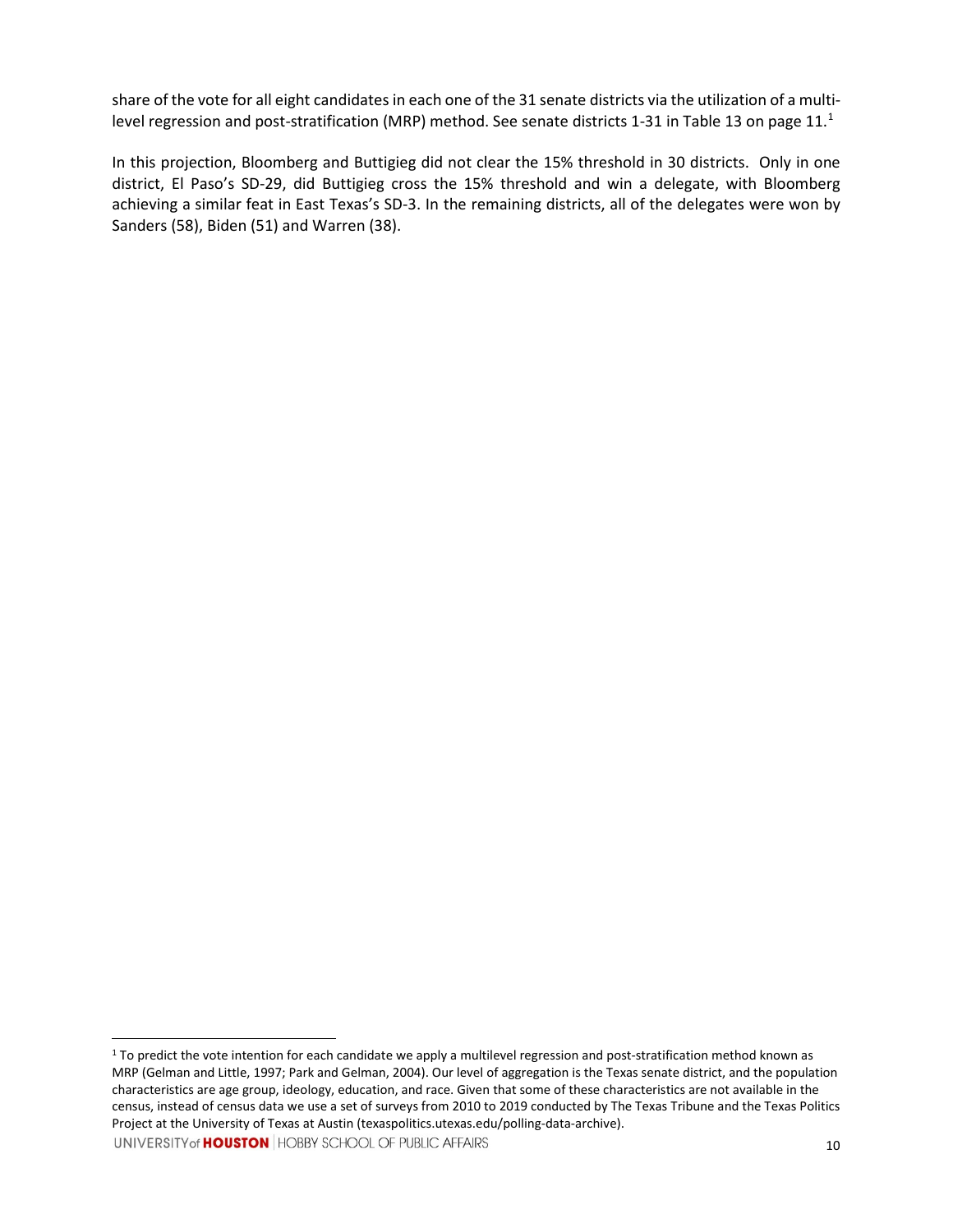| <b>Projected Delegates by Candidate</b> |                                 |                           |                |                |                |                  |                  |  |
|-----------------------------------------|---------------------------------|---------------------------|----------------|----------------|----------------|------------------|------------------|--|
| <b>District</b>                         | <b>District's General</b>       | <b>Number of District</b> |                |                |                |                  |                  |  |
|                                         | <b>Geographic Location</b>      | <b>Delegates</b>          |                |                |                |                  |                  |  |
|                                         |                                 |                           | <b>Sanders</b> | <b>Biden</b>   | Warren         | <b>Bloomberg</b> | <b>Buttigieg</b> |  |
| At-Large                                | <b>State Wide</b>               | 49                        | 17             | 18             | 14             |                  |                  |  |
| <b>PLEOS</b>                            | State Wide                      | 30                        | 10             | 11             | 9              |                  |                  |  |
|                                         |                                 |                           |                |                |                |                  |                  |  |
| 1                                       | East Texas                      | $\mathsf{3}$              | $\mathbf{1}$   | $\mathbf{1}$   | $\mathbf{1}$   |                  |                  |  |
| $\overline{2}$                          | <b>DFW Metro</b>                | $\overline{\mathbf{4}}$   | $\overline{2}$ | $\mathbf{1}$   | $\mathbf{1}$   |                  |                  |  |
| 3                                       | East Texas                      | $\mathsf{3}$              | $\mathbf{1}$   | $\mathbf{1}$   |                | $\mathbf{1}$     |                  |  |
| 4                                       | <b>Houston Metro</b>            | $\overline{4}$            | $\overline{2}$ | $\mathbf{1}$   | $\mathbf{1}$   |                  |                  |  |
| 5                                       | <b>Austin Metro</b>             | 5                         | $\overline{2}$ | $\mathbf{1}$   | $\overline{2}$ |                  |                  |  |
| 6                                       | Houston Metro                   | 4                         | $\overline{2}$ | $\overline{2}$ |                |                  |                  |  |
| 7                                       | <b>Houston Metro</b>            | 5                         | $\overline{2}$ | $\overline{2}$ | $\mathbf{1}$   |                  |                  |  |
| 8                                       | DFW Metro                       | 6                         | $\overline{2}$ | $\overline{2}$ | $\overline{2}$ |                  |                  |  |
| 9                                       | DFW Metro                       | 4                         | $\overline{2}$ | $\mathbf{1}$   | $\mathbf{1}$   |                  |                  |  |
| 10                                      | DFW Metro                       | 6                         | $\overline{2}$ | $\overline{2}$ | $\overline{2}$ |                  |                  |  |
| 11                                      | <b>Houston Metro</b>            | 4                         | $\mathbf{1}$   | $\overline{2}$ | $\mathbf{1}$   |                  |                  |  |
| 12                                      | <b>DFW Metro</b>                | 5                         | $\overline{2}$ | $\mathbf 1$    | $\overline{2}$ |                  |                  |  |
| 13                                      | <b>Houston Metro</b>            | $\overline{7}$            | 3              | 4              |                |                  |                  |  |
| 14                                      | <b>Austin Metro</b>             | 10                        | 4              | 3              | 3              |                  |                  |  |
| 15                                      | <b>Houston Metro</b>            | 6                         | $\overline{2}$ | $\overline{2}$ | $\overline{2}$ |                  |                  |  |
| 16                                      | <b>DFW Metro</b>                | 6                         | $\overline{2}$ | $\overline{2}$ | $\overline{2}$ |                  |                  |  |
| 17                                      | <b>Houston Metro</b>            | 6                         | $\overline{2}$ | $\overline{2}$ | $\overline{2}$ |                  |                  |  |
| 18                                      | Houston Metro/Bastrop           | $\pmb{4}$                 | $\overline{2}$ | $\mathbf 1$    | $\mathbf{1}$   |                  |                  |  |
| 19                                      | San Antonio Metro               | 5                         | $\overline{2}$ | $\overline{2}$ | $\mathbf{1}$   |                  |                  |  |
| 20                                      | RGV/Corpus Christi              | 4                         | 2              | 1              | 1              |                  |                  |  |
| 21                                      | Laredo/South Texas              | 5                         | $\overline{2}$ | $\mathbf{1}$   | $\overline{2}$ |                  |                  |  |
| 22                                      | Central Texas/Waco              | $\mathsf 3$               | $\mathbf{1}$   | $\mathbf{1}$   | $\mathbf{1}$   |                  |                  |  |
| 23                                      | DFW Metro                       | $\overline{\phantom{a}}$  | 2              | 3              | $\mathbf 2$    |                  |                  |  |
| 24                                      | Hill Country/Killeen            | $\mathsf 3$               | $\mathbf{1}$   | $\mathbf{1}$   | $\mathbf 1$    |                  |                  |  |
| 25                                      | San Antonio Metro               | $\overline{7}$            | 3              | $\overline{2}$ | $\overline{2}$ |                  |                  |  |
| 26                                      | San Antonio Metro               | 6                         | 2              | 2              | 2              |                  |                  |  |
| 27                                      | RGV                             | 4                         | $\overline{2}$ | $\overline{2}$ |                |                  |                  |  |
| 28                                      | West Texas                      | $\mathbf 2$               | $\mathbf 1$    | $\mathbf 1$    |                |                  |                  |  |
| 29                                      | El Paso Metro                   | 6                         | $\overline{2}$ | $\overline{2}$ | 1              |                  | $\mathbf{1}$     |  |
| $30\,$                                  | North Texas                     | $\mathsf{3}$              | $\mathbf 1$    | $\mathbf{1}$   | $\mathbf 1$    |                  |                  |  |
| 31                                      | West Texas                      | $\mathbf 2$               | $\mathbf{1}$   | $\mathbf{1}$   |                |                  |                  |  |
|                                         | <b>Total District Delegates</b> | 149                       | 58             | 51             | 38             | $\mathbf{1}$     | $\mathbf{1}$     |  |

#### **Table 13: Projection of Delegates Won by Democratic Presidential Primary Candidates**

Subsequently overall, (see Table 14), with 22.1% of the vote, Sanders is projected (based on these data) to win 85 delegates (37.3%), Biden 80 delegates (35.1%), Warren 61 delegates (26.7%), and Buttigieg and Bloomberg 1 delegate each (0.4%). In all, Sanders, Biden and Warren are projected to receive a share of delegates that is substantially greater than their share of the popular vote while Bloomberg, Buttigieg, and Klobuchar are projected to receive a share of delegates that is substantially lower than their share of the popular vote.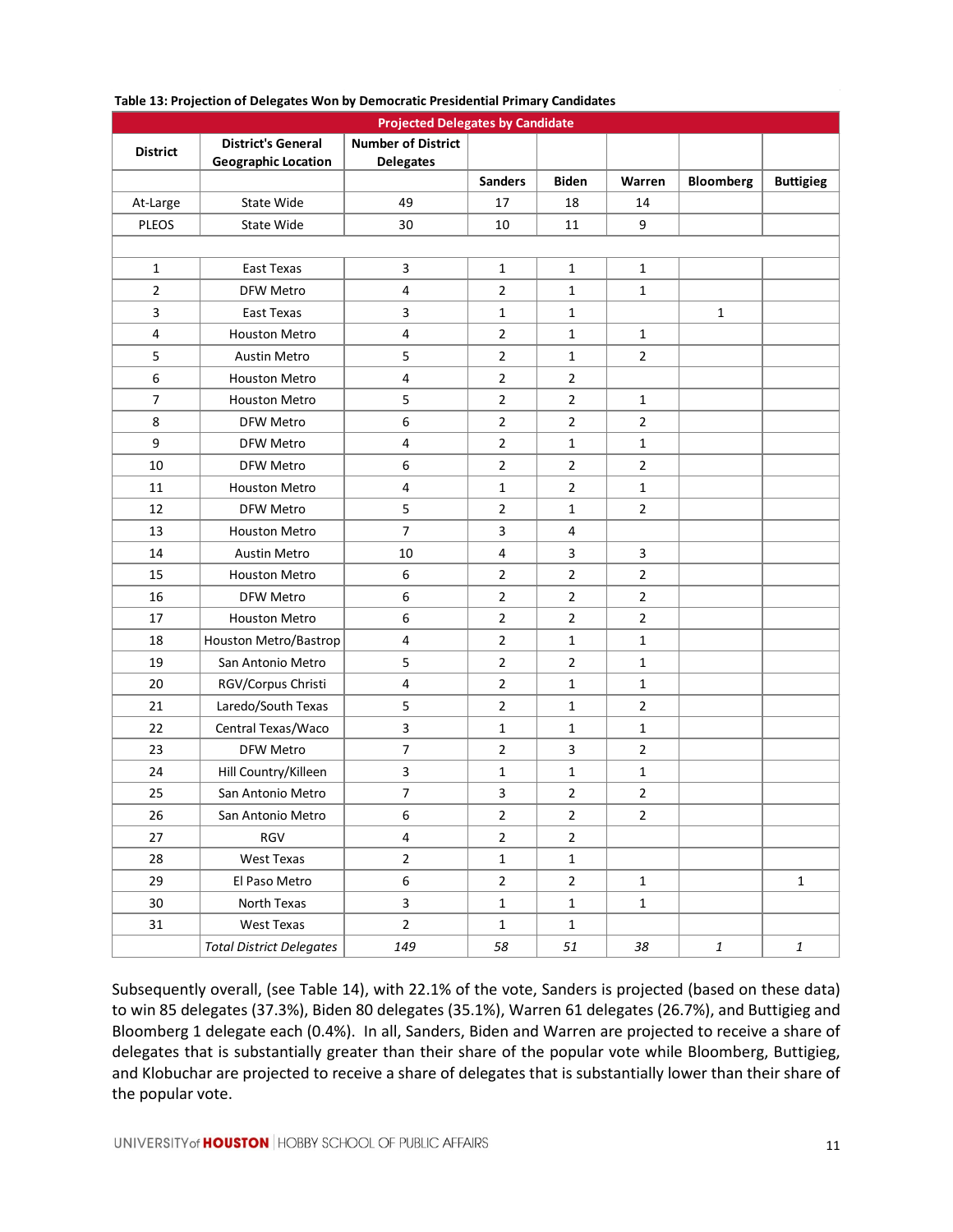| <b>Projected Total Delegates for Each Candidate</b> |                 |                    |                |                                           |  |  |  |  |
|-----------------------------------------------------|-----------------|--------------------|----------------|-------------------------------------------|--|--|--|--|
| Candidate                                           | Delegates (228) | Delegate Share (%) | Vote Share (%) | <b>Delegate Share - Vote</b><br>Share (%) |  |  |  |  |
|                                                     |                 |                    |                |                                           |  |  |  |  |
| Bernie Sanders                                      | 85              | 37.3               | 22.1           | 15.2                                      |  |  |  |  |
| Joe Biden                                           | 80              | 35.1               | 22.5           | 12.6                                      |  |  |  |  |
| Elizabeth Warren                                    | 61              | 26.7               | 18.3           | 8.4                                       |  |  |  |  |
| Michael Bloomberg                                   |                 | 0.4                | 13.4           | $-13.0$                                   |  |  |  |  |
| Pete Buttigieg                                      |                 | 0.4                | 11.9           | $-11.5$                                   |  |  |  |  |
| Amy Klobuchar                                       |                 | 0.0                | 7.2            | $-7.2$                                    |  |  |  |  |
| Tulsi Gabbard                                       | 0               | 0.0                | 3.5            | $-3.5$                                    |  |  |  |  |
| Tom Stever                                          |                 | 0.0                | 1.1            | $-1.1$                                    |  |  |  |  |

#### **Table 14: Summary of the Projection of Texas Delegates Won by Democratic Presidential Candidates**

#### **14. The Impact of a Hypothetical Across the Board 4% Increase for Bloomberg**

Among the second-tier candidates (Bloomberg, Buttigieg, Klobuchar), Bloomberg is closest both statewide and in many senate districts, to crossing the 15% threshold. Table 15 contains the hypothetical delegate allocation if Bloomberg obtained a 4% increase in vote intention statewide and in each one of the 31 senate districts, for the sake of this exercise, drawing 2% of this support from Buttigieg and 2% from Klobuchar.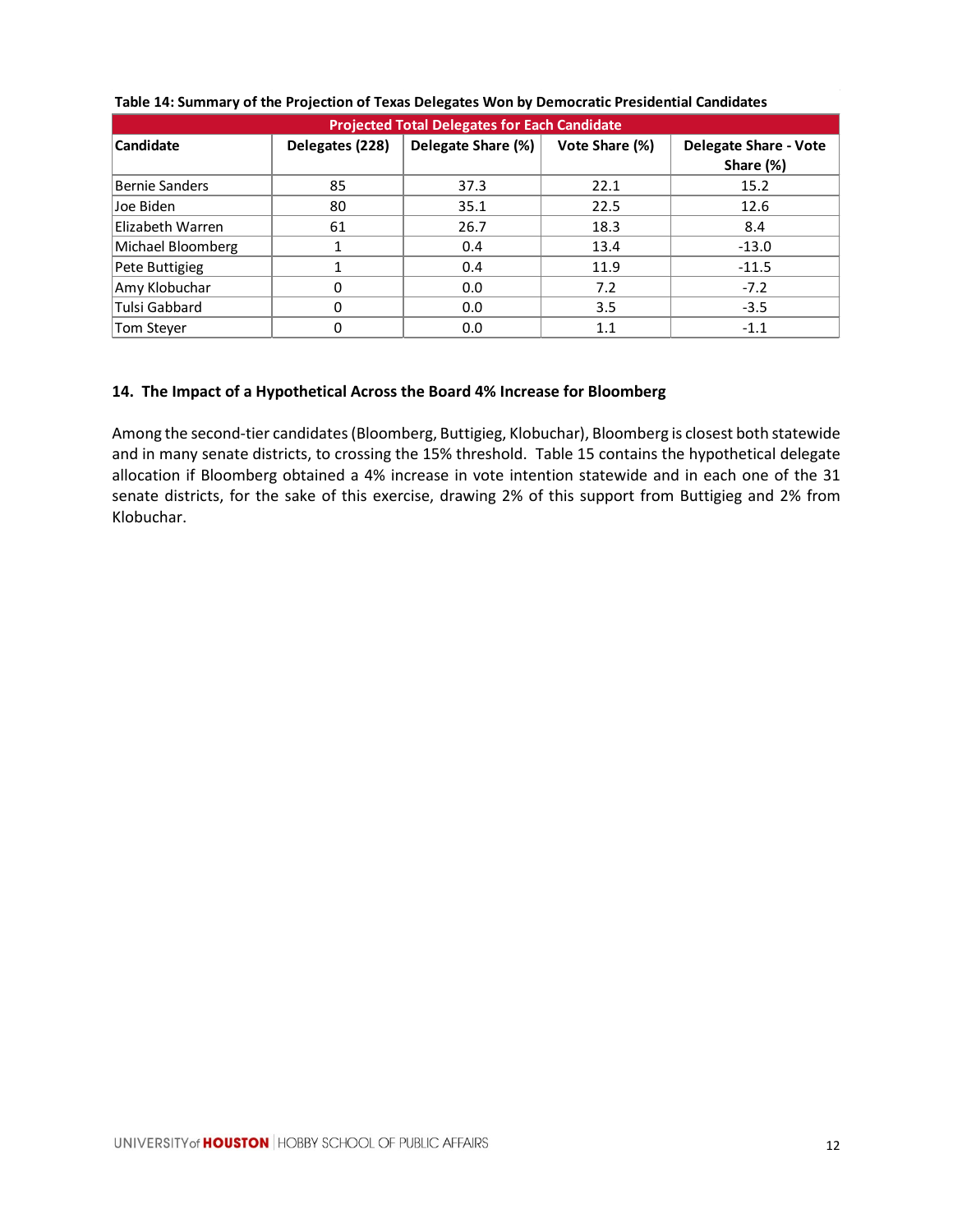| $\cdots$<br><b>Projected Delegates by Candidate</b>                                                       |                                                         |                                               |                |                |                |                  |                  |
|-----------------------------------------------------------------------------------------------------------|---------------------------------------------------------|-----------------------------------------------|----------------|----------------|----------------|------------------|------------------|
| <b>District</b>                                                                                           | <b>District's General</b><br><b>Geographic Location</b> | <b>Number of District</b><br><b>Delegates</b> | <b>Sanders</b> | <b>Biden</b>   | Warren         | <b>Bloomberg</b> | <b>Buttigieg</b> |
| At-Large                                                                                                  | State Wide                                              | 49                                            | 13             | 14             | 11             | 11               |                  |
| PLEOS                                                                                                     | <b>State Wide</b>                                       | 30                                            | 8              | 8              | $\overline{7}$ | $\overline{7}$   |                  |
|                                                                                                           |                                                         |                                               |                |                |                |                  |                  |
| $\mathbf{1}$                                                                                              | East Texas                                              | 3                                             | 1              | 1              | 1              |                  |                  |
| $\overline{2}$                                                                                            | DFW Metro                                               | 4                                             | $\overline{2}$ | $\mathbf{1}$   | 1              |                  |                  |
| 3                                                                                                         | East Texas                                              | 3                                             | 1              | $\mathbf 1$    |                | $\mathbf{1}$     |                  |
| 4                                                                                                         | Houston Metro                                           | $\pmb{4}$                                     | $\mathbf 1$    | $\mathbf{1}$   | $\mathbf{1}$   | $\mathbf{1}$     |                  |
| 5                                                                                                         | <b>Austin Metro</b>                                     | 5                                             | $\overline{2}$ | 1              | $\overline{2}$ |                  |                  |
| 6                                                                                                         | <b>Houston Metro</b>                                    | 4                                             | 2              | 1              |                | $\mathbf{1}$     |                  |
| $\overline{7}$                                                                                            | <b>Houston Metro</b>                                    | 5                                             | $\overline{2}$ | $\overline{2}$ | $\mathbf{1}$   |                  |                  |
| 8                                                                                                         | <b>DFW Metro</b>                                        | 6                                             | 2              | $\overline{2}$ | $\overline{2}$ |                  |                  |
| 9                                                                                                         | DFW Metro                                               | $\pmb{4}$                                     | $\overline{2}$ | 1              | 1              |                  |                  |
| 10                                                                                                        | <b>DFW Metro</b>                                        | 6                                             | $\overline{2}$ | 1              | $\overline{2}$ | $\mathbf{1}$     |                  |
| 11                                                                                                        | <b>Houston Metro</b>                                    | $\overline{\mathbf{4}}$                       | $\mathbf 1$    | 1              | $\mathbf 1$    | $\mathbf{1}$     |                  |
| 12                                                                                                        | <b>DFW Metro</b>                                        | 5                                             | $\overline{2}$ | $\mathbf{1}$   | $\overline{2}$ |                  |                  |
| 13                                                                                                        | <b>Houston Metro</b>                                    | $\overline{7}$                                | 2              | 3              |                | $\overline{2}$   |                  |
| 14                                                                                                        | <b>Austin Metro</b>                                     | 10                                            | 4              | 3              | 3              |                  |                  |
| 15                                                                                                        | Houston Metro                                           | 6                                             | $\overline{2}$ | $\overline{2}$ | $\overline{2}$ |                  |                  |
| 16                                                                                                        | <b>DFW Metro</b>                                        | 6                                             | $\overline{2}$ | $\overline{2}$ | $\overline{2}$ |                  |                  |
| 17                                                                                                        | <b>Houston Metro</b>                                    | 6                                             | 2              | $\overline{2}$ | 2              |                  |                  |
| 18                                                                                                        | Houston Metro/Bastrop                                   | 4                                             | 1              | $\mathbf 1$    | 1              | $\mathbf{1}$     |                  |
| 19                                                                                                        | San Antonio Metro                                       | 5                                             | $\overline{2}$ | $\overline{2}$ | $\mathbf{1}$   |                  |                  |
| 20                                                                                                        | RGV/Corpus Christi                                      | 4                                             | 1              | 1              | 1              | $\mathbf{1}$     |                  |
| 21                                                                                                        | Laredo/South Texas                                      | 5                                             | $\overline{2}$ | $\mathbf 1$    | $\overline{2}$ |                  |                  |
| 22                                                                                                        | Central Texas/Waco                                      | 3                                             | 1              | 1              | $\mathbf{1}$   |                  |                  |
| 23                                                                                                        | <b>DFW Metro</b>                                        | $\overline{7}$                                | $\overline{2}$ | $\overline{2}$ | $\overline{2}$ | $\mathbf{1}$     |                  |
| 24                                                                                                        | Hill Country/Killeen                                    | 3                                             | 1              | 1              | 1              |                  |                  |
| 25                                                                                                        | San Antonio Metro                                       | 7                                             | 2              | 2              | 2              | $\mathbf{1}$     |                  |
| 26                                                                                                        | San Antonio Metro                                       | 6                                             | $\overline{2}$ | $\overline{2}$ | $\overline{2}$ |                  |                  |
| 27                                                                                                        | RGV                                                     | 4                                             | $\overline{2}$ | $\overline{2}$ |                |                  |                  |
| 28                                                                                                        | West Texas                                              | $\overline{2}$                                | $\mathbf 1$    | $\mathbf{1}$   |                |                  |                  |
| 29                                                                                                        | El Paso Metro                                           | 6                                             | $\overline{2}$ | $\overline{2}$ | $\mathbf{1}$   | $\mathbf{1}$     |                  |
| 30                                                                                                        | North Texas                                             | 3                                             | $\mathbf 1$    | $\mathbf 1$    | $\mathbf 1$    |                  |                  |
| 31                                                                                                        | West Texas                                              | $\overline{2}$                                | 1              | 1              |                |                  |                  |
| <b>Total District Delegates</b>                                                                           |                                                         | 149                                           | 53             | 46             | 38             | 12               | 0                |
| <b>Total Delegates</b>                                                                                    |                                                         | 228                                           | 74             | 68             | 56             | 30               |                  |
| * Assumes a universal 4% increase in Bloomberg's projected vote statewide and in all 31 senate districts. |                                                         |                                               |                |                |                |                  |                  |
| Note: 2% of Bloomberg's vote is drawn from Buttigieg and 2% from Klobuchar.                               |                                                         |                                               |                |                |                |                  |                  |

#### **Table 15: Hypothetical Projection of Delegates Won by Democratic Presidential Primary Candidates\***

If Bloomberg were to achieve this universal 4% increase, his share of the 228 elected Texas delegates would rise from 1 to 30 as shown in Table 16. Simultaneously Sanders, Biden and Warren would all experience a drop in their number of delegates won, with Sanders experiencing the largest drop off, from 85 to 74, followed closely by Biden, from 80 to 68. Warren would be less affected, falling from 61 to 56.